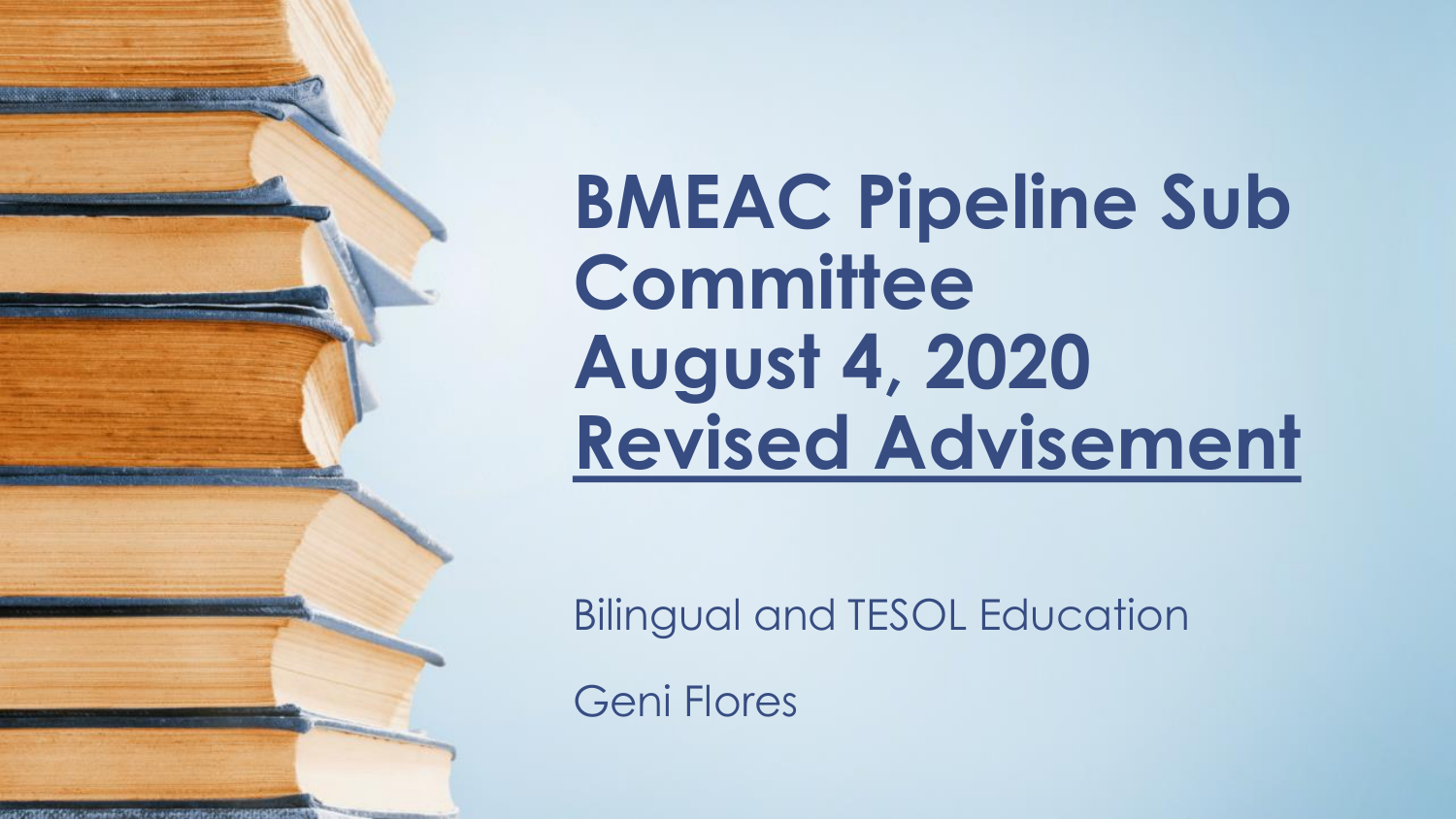### Keeping Bilingual Education Alive

• The state of New Mexico continues to experience a severe shortage of qualified teachers in the field of Bilingual Education. At many universities, undergraduate teacher education numbers are very low. The result of fewer teacher candidates in our university undergraduate programs is a further reduction of teacher candidates pursuing Bilingual Education and ESL (TESOL) endorsements to accompany elementary, secondary or special education licensure. Yet, there is high demand from school districts all over New Mexico for bilingual and TESOL endorsed teachers to fill vacant positions and keep bilingual education programs alive.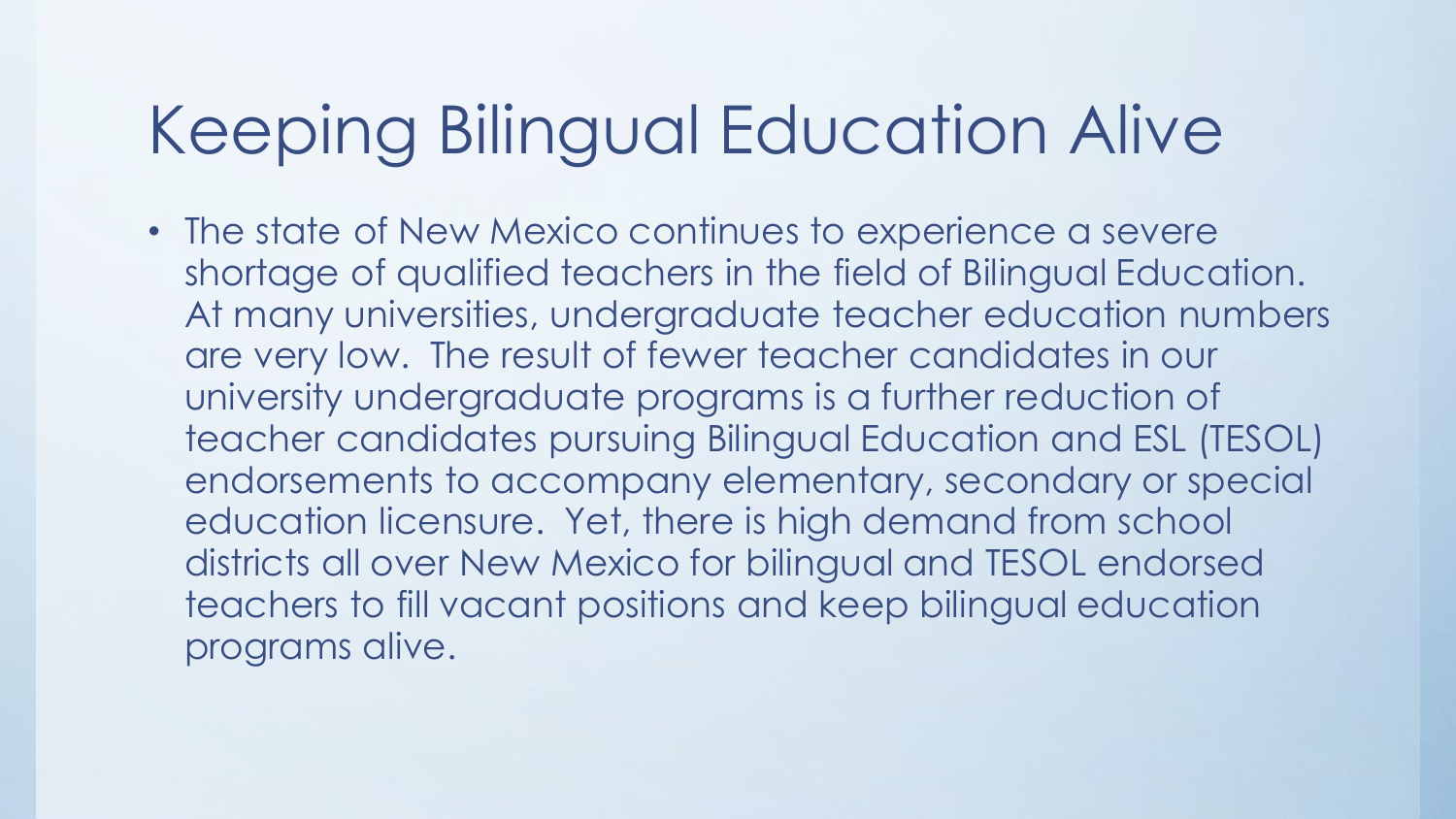#### Alternative Licensure

Currently there is a rise in teacher candidates pursuing alternative licensure routs to acquiring teaching licenses. Because such programs, as mandated by PED, are approximately one year in length and kept at a maximum of 21 hours, it seems adding extra hours toward endorsements would interfere with this fast-track approach to teacher education. The pipeline committee suggests that with the growth in numbers of teacher candidates in alternative licensure programs, this is where the state should look to enhance the number of bilingual and TESOL endorsed teachers.

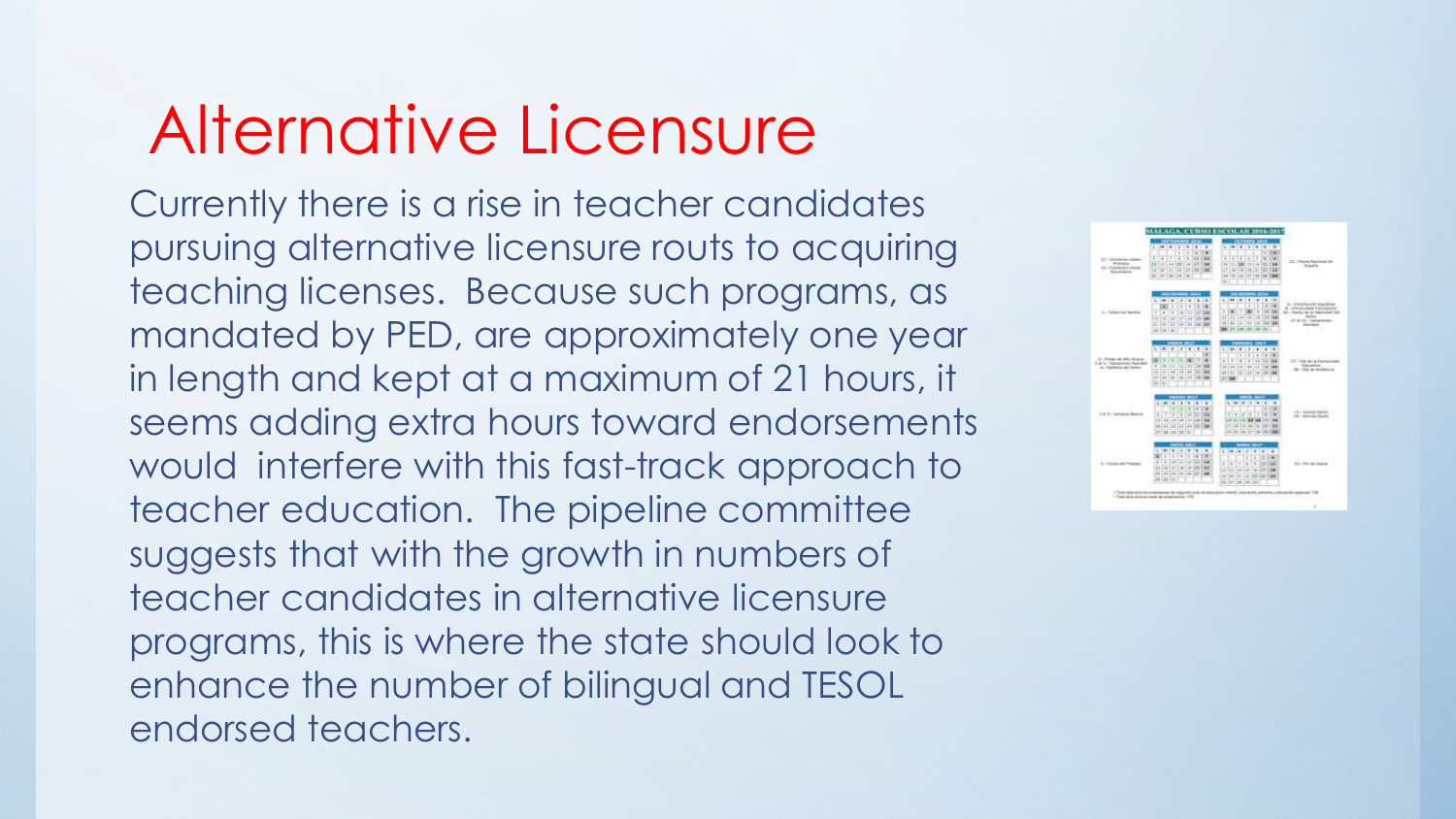#### Alternative Licensure



Colleges and universities offer Alternative Licensure Programs in Elementary Education, Secondary Education, and Special Education. We are recommending two possible solutions for acquiring Bilingual Education and TESOL endorsements through the alternative licensure procedure.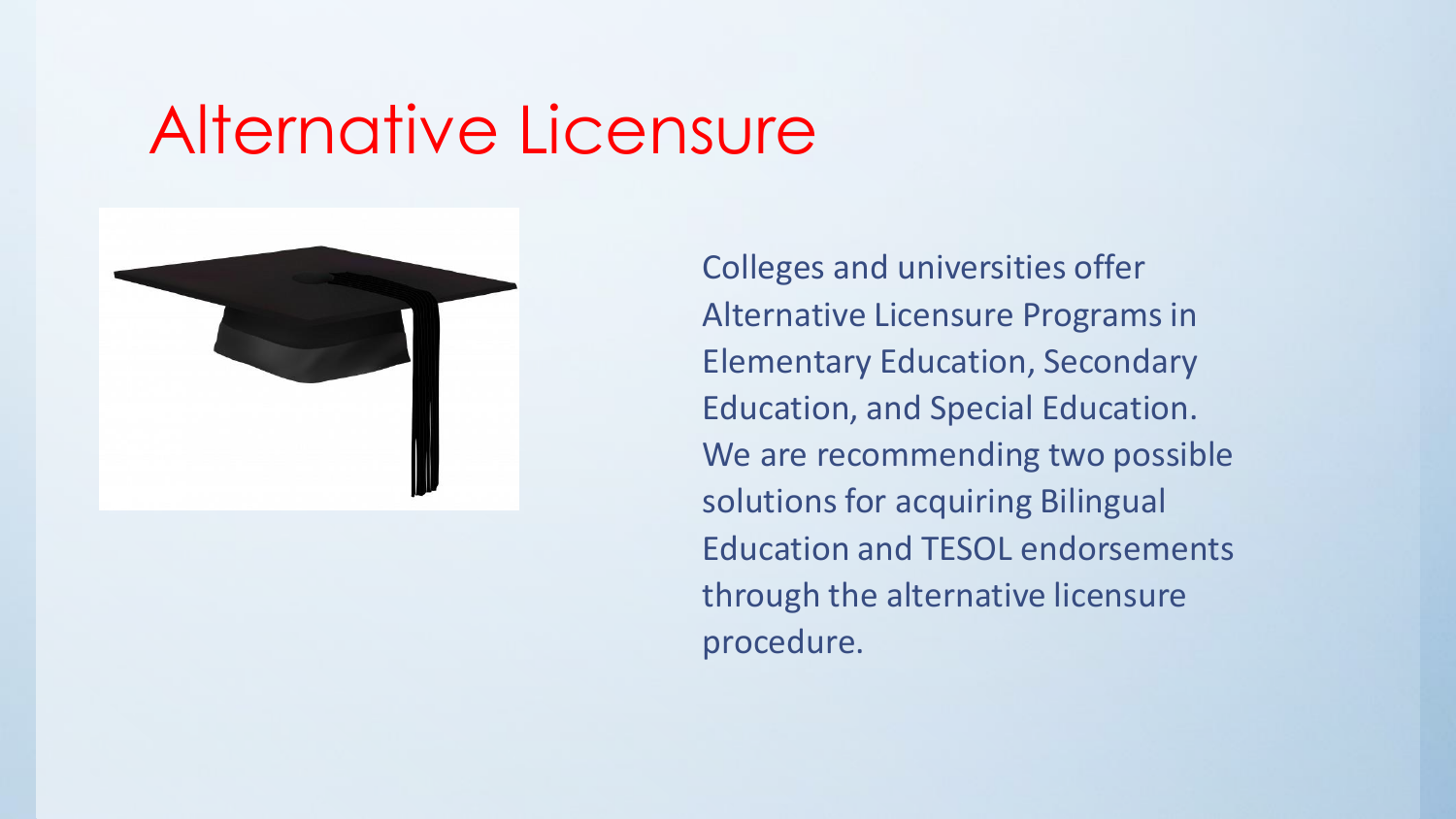## **Option # 1**: **Bilingual Education or TESOL Endorsement built into Alternative Licensure**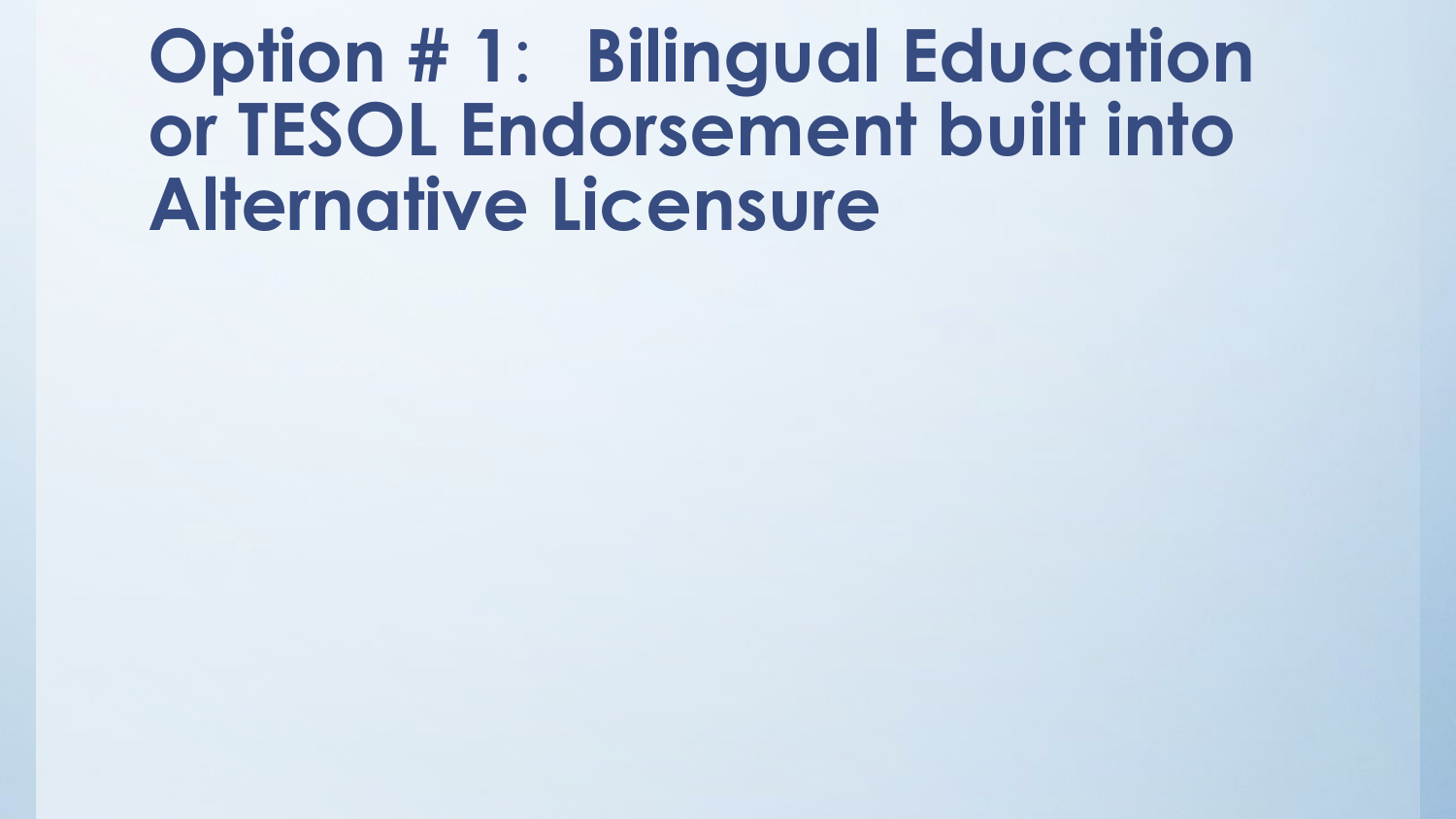#### TESOL Endorsement built into Alternative Licensure

• This option would mean a rethinking of the current offerings in an alternative licensure program so that TESOL coursework would be built into the alternative licensure classes. For example, a course such as *Literacy Assessment and Evaluation* would become *Literacy and ESL Assessment and Evaluation*. *Theories of Learning and Motivation* would become *Theories of Learning and Motivation for English Learners and English Speakers. Educational Diversity* could become *Educational and Linguistic Diversity.* This idea would embed the TESOL endorsement into the teacher education program under Alternative Licensure and not increase the required hours.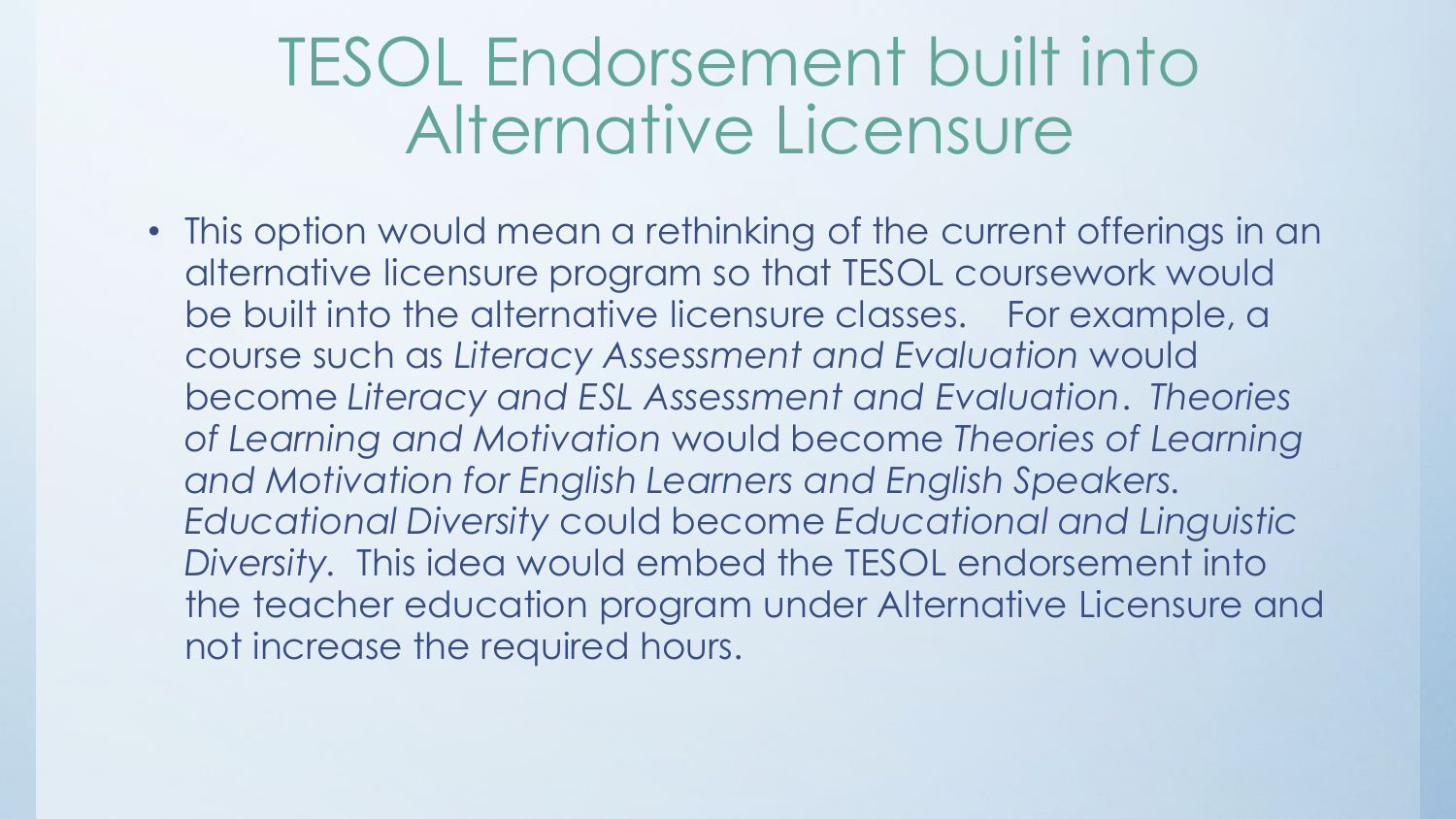#### Create a Bilingual Education Alternative Licensure

• This option would be in addition to the existing alternative licensure programs. A program specifically for bilingual education would be developed at the various institutions. Such a program could consist of two core education classes (6 hours) and four bilingual education pedagogical classes (12 hours) plus a 3 hour internship for a total of 21 hours.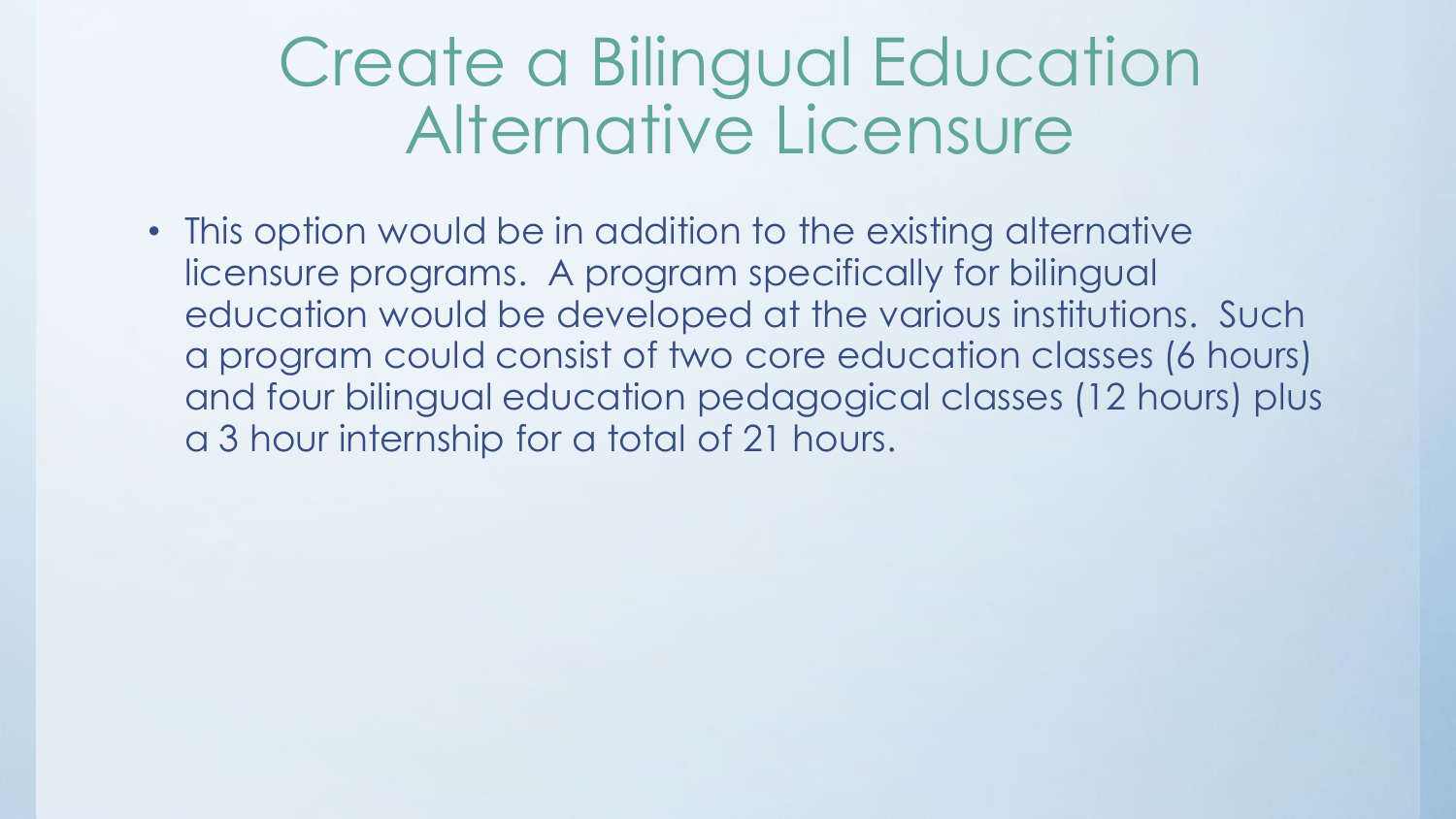#### Obstacle!

Informal questioning of university professors in Colleges of Education reveal a strong objection to option # 1. The prevailing feeling is that there are too few hours in the Alternative Licensure program to be able to sacrifice any part of the current pedagogy to add extra learning in the fields of Bilingual Education or TESOL. The view is that the result would be a lack of vital knowledge in both fields.

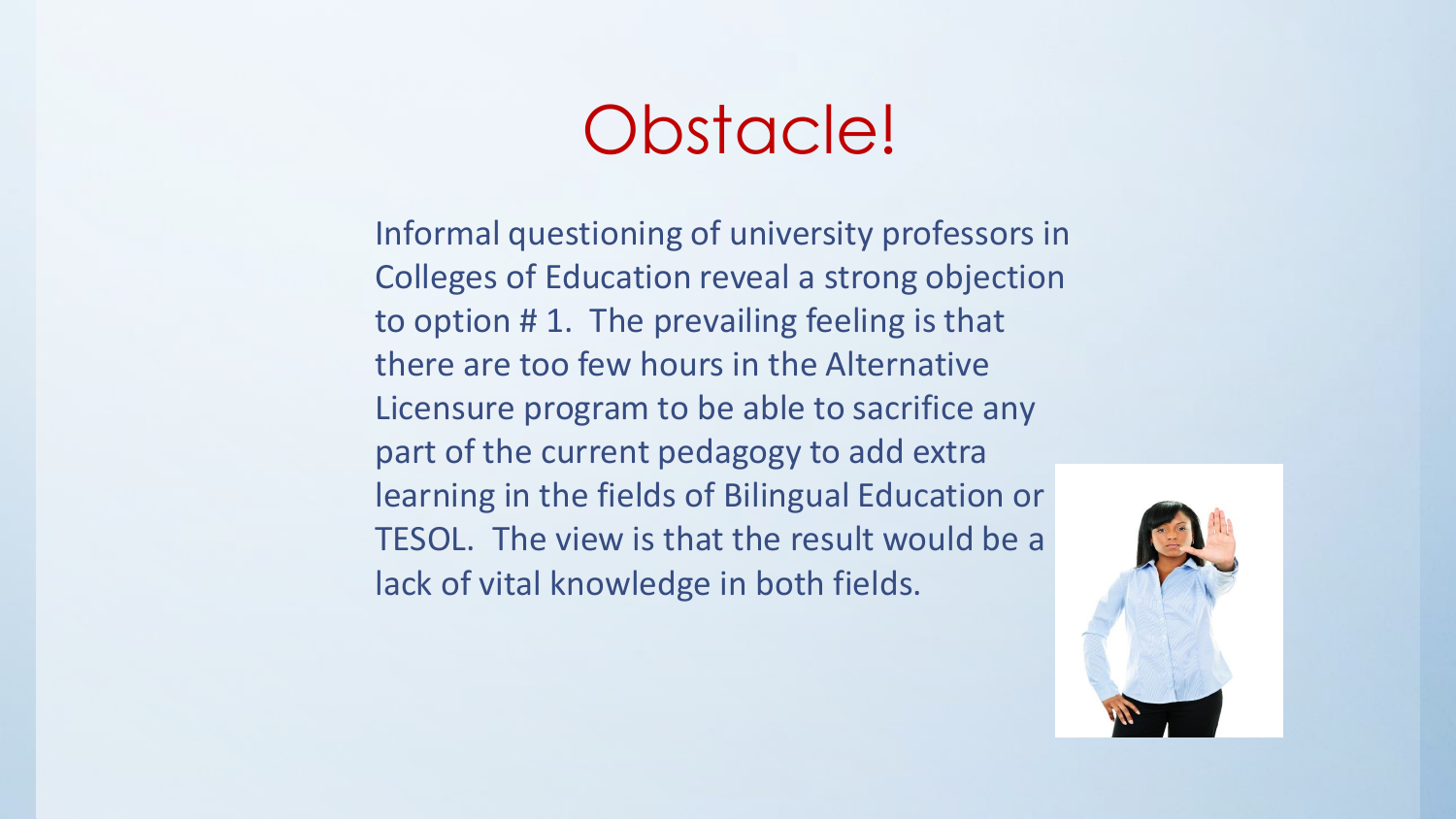#### **Option # 2: TESOL and Bilingual Education in addition to Alternative Licensure**

• Alternative Licensure programs must remain at a maximum of 21 hours of course work, including practicum. TESOL endorsement can be completed with 6 hours of TESOL pedagogy and 6 hours of foreign language, for a total of 12 hours. Bilingual endorsement can be completed with 12 hours of Bilingual Education pedagogy or 9 hours of pedagogy and one culture or literature class taught in Spanish, for a total of 12 hours. This would mean a total of 33 hours for completion of either. Such course work could be completed simultaneously or with the endorsement following the licensure.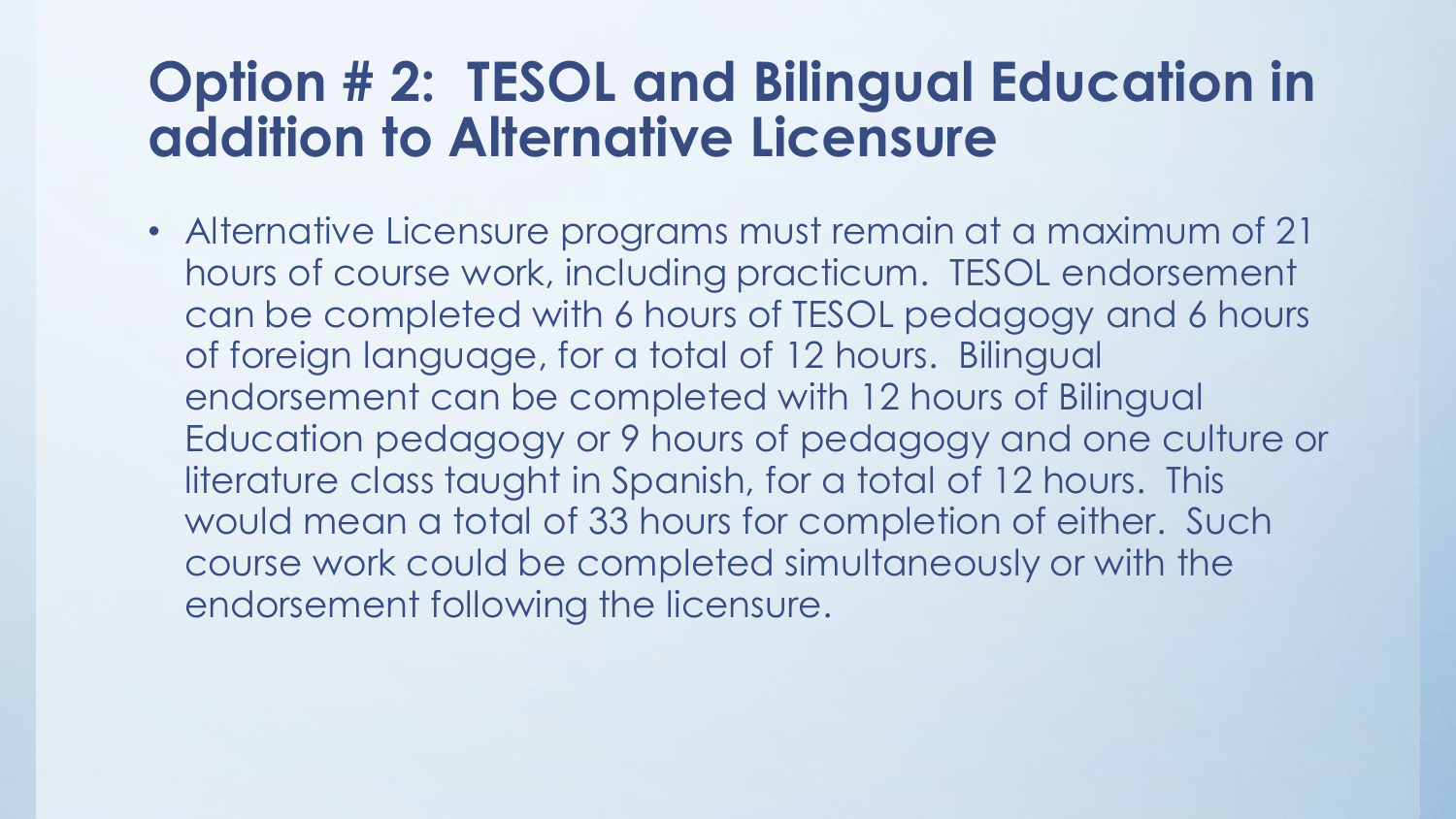#### Obstacle!

• Option # 2 involves an overabundance of hours for teachers involved and would, therefore, need to be incentivized.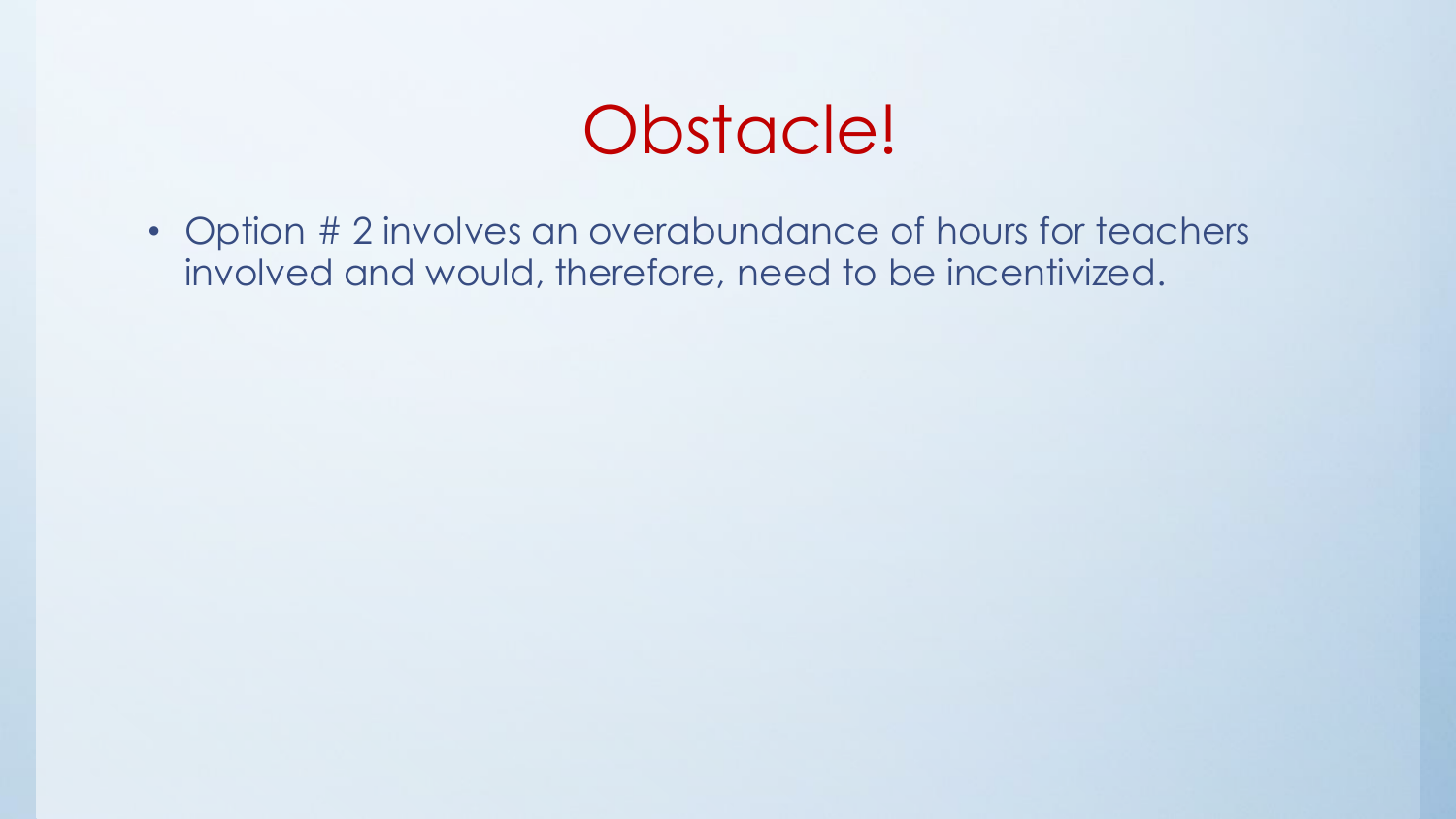### First Year of Teaching

Taking the coursework simultaneously could create an overwhelming experience for new teachers. For many of us, our first year of teaching followed a teacher training program and a student teaching experience. Yet, we were overwhelmed by learning the procedures of our school district, planning lessons for the first time, acquiring materials for the first time, and acquiring our classroom "sea legs."

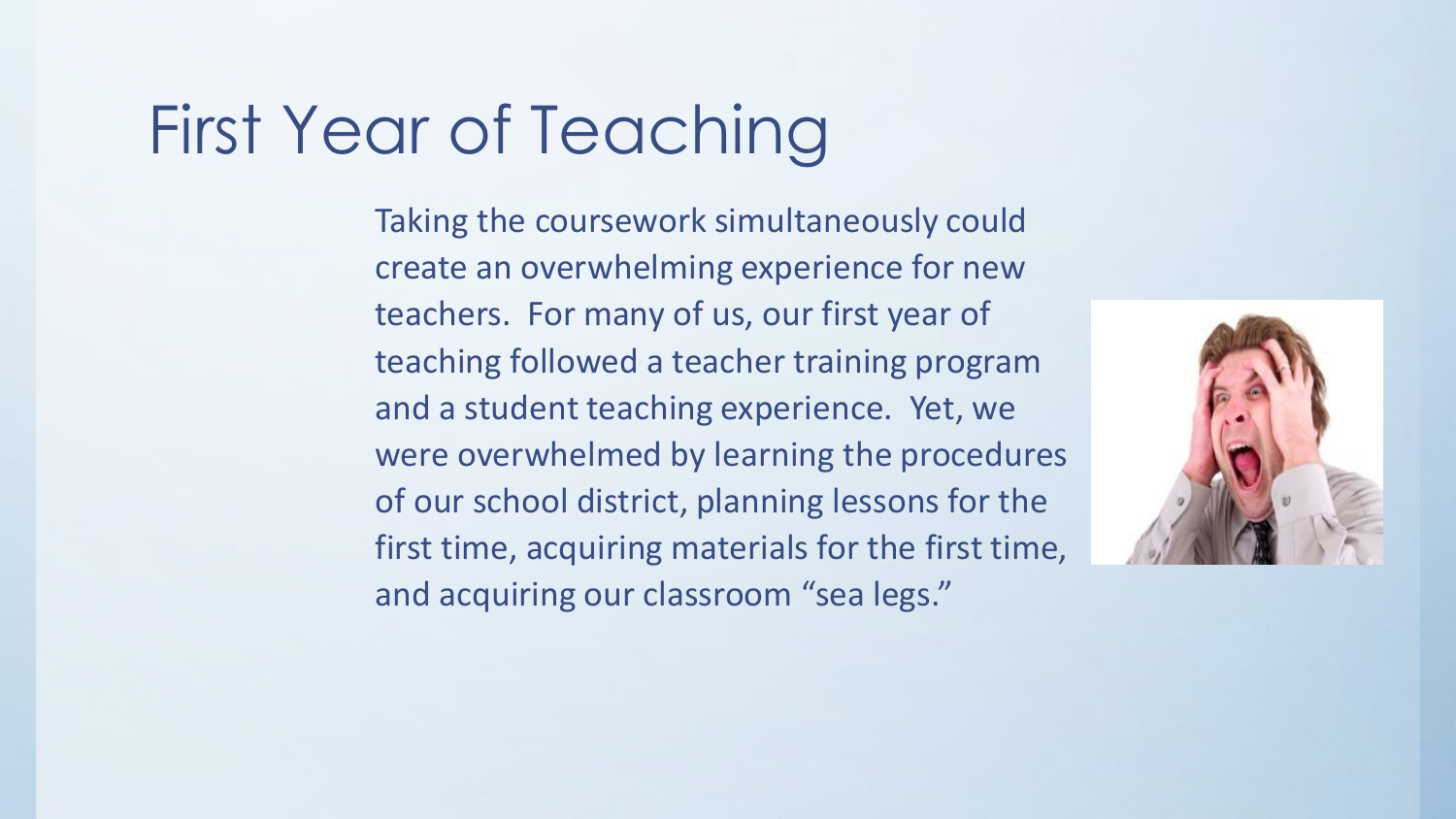## Alt Licensure 1<sup>st</sup> year As the program currently stands, our



Alternative Licensure candidates enter the classroom with no teacher training and no prior classroom experience. They are expected to take their teacher education coursework at the same time. That means experiencing all of the classroom "firsts" mentioned above, plus taking 6 hours of college graduate classes in education at the same time. To complete a TESOL or Bilingual Endorsement program simultaneously would mean taking 9 hours of course work per semester in the first year of teaching.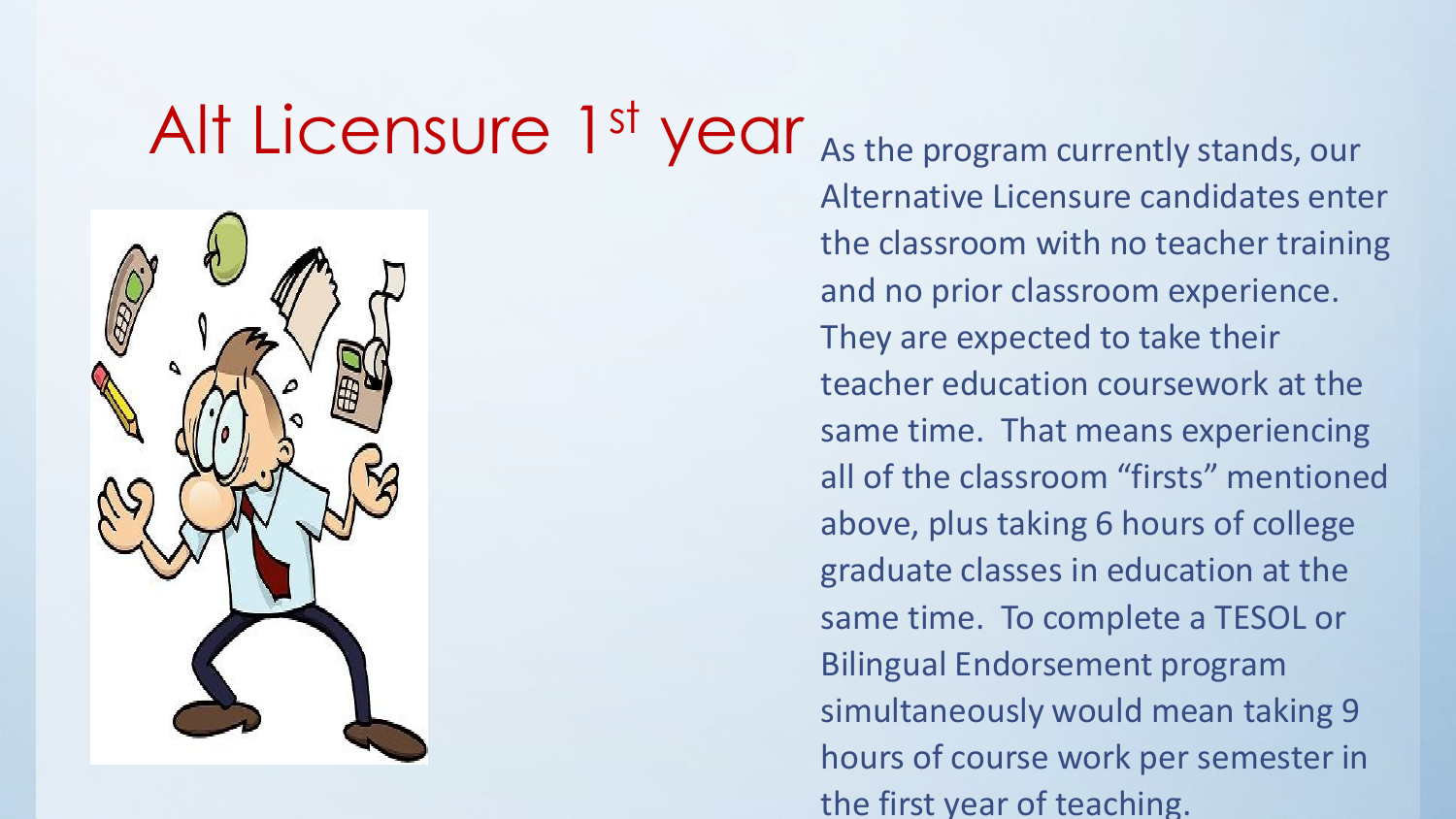### Endorsement taken subsequently

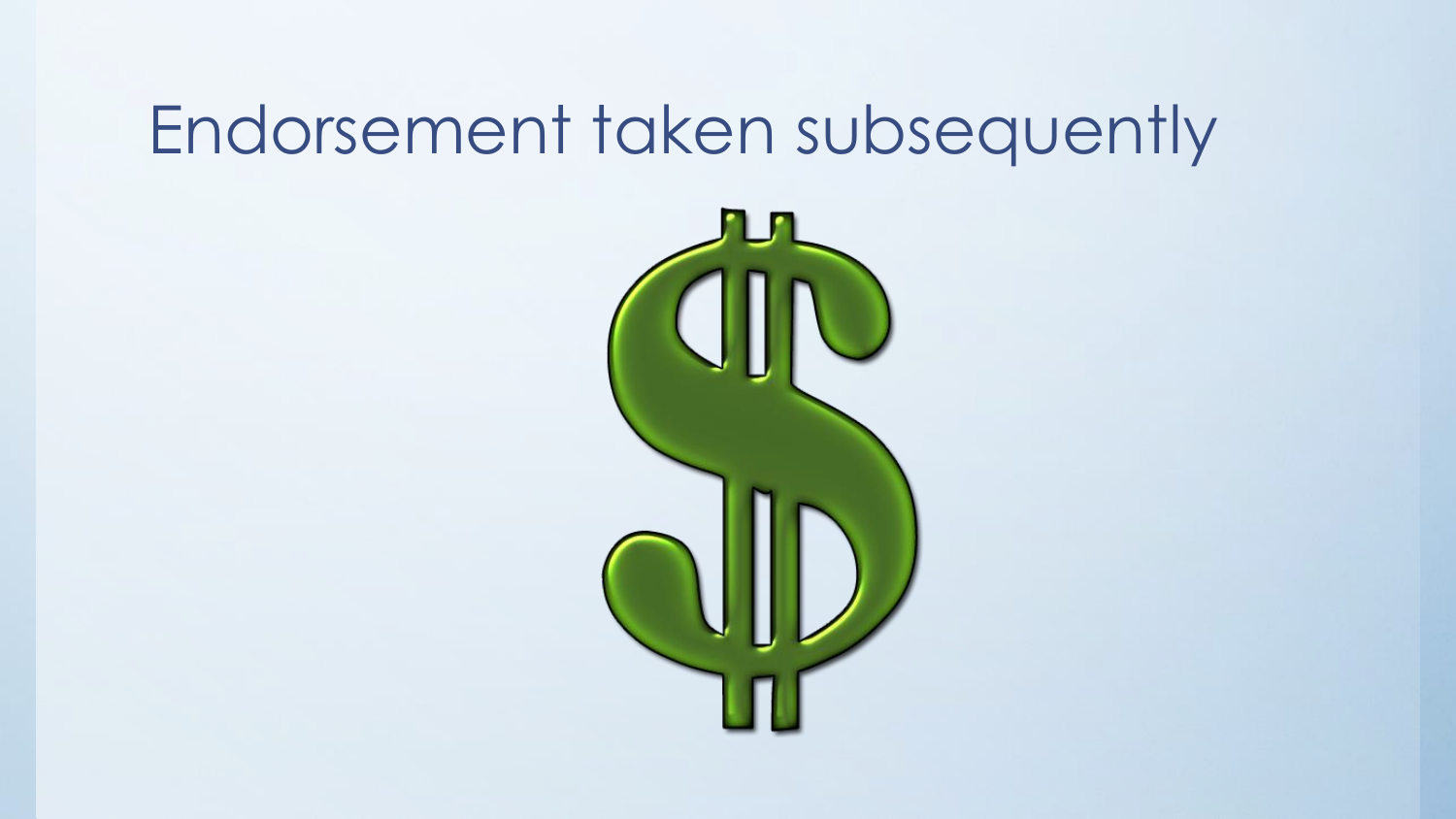#### Possible Solutions

#### **Option 1, Endorsement built in**

This option for Alternative Licensure, as proposed and approved by PED through any university willing to attempt such a modification, could be a separate program, maintaining regular Alternative Licensure for teacher candidates not interested in this modified option.

PED could incentivize universities to develop combined programs by increasing the maximum number of credit hours permitted.

#### **Option 2, Endorsement remains separate**

• The addition of either endorsement be prioritized for scholarship, fellowship, or grant money.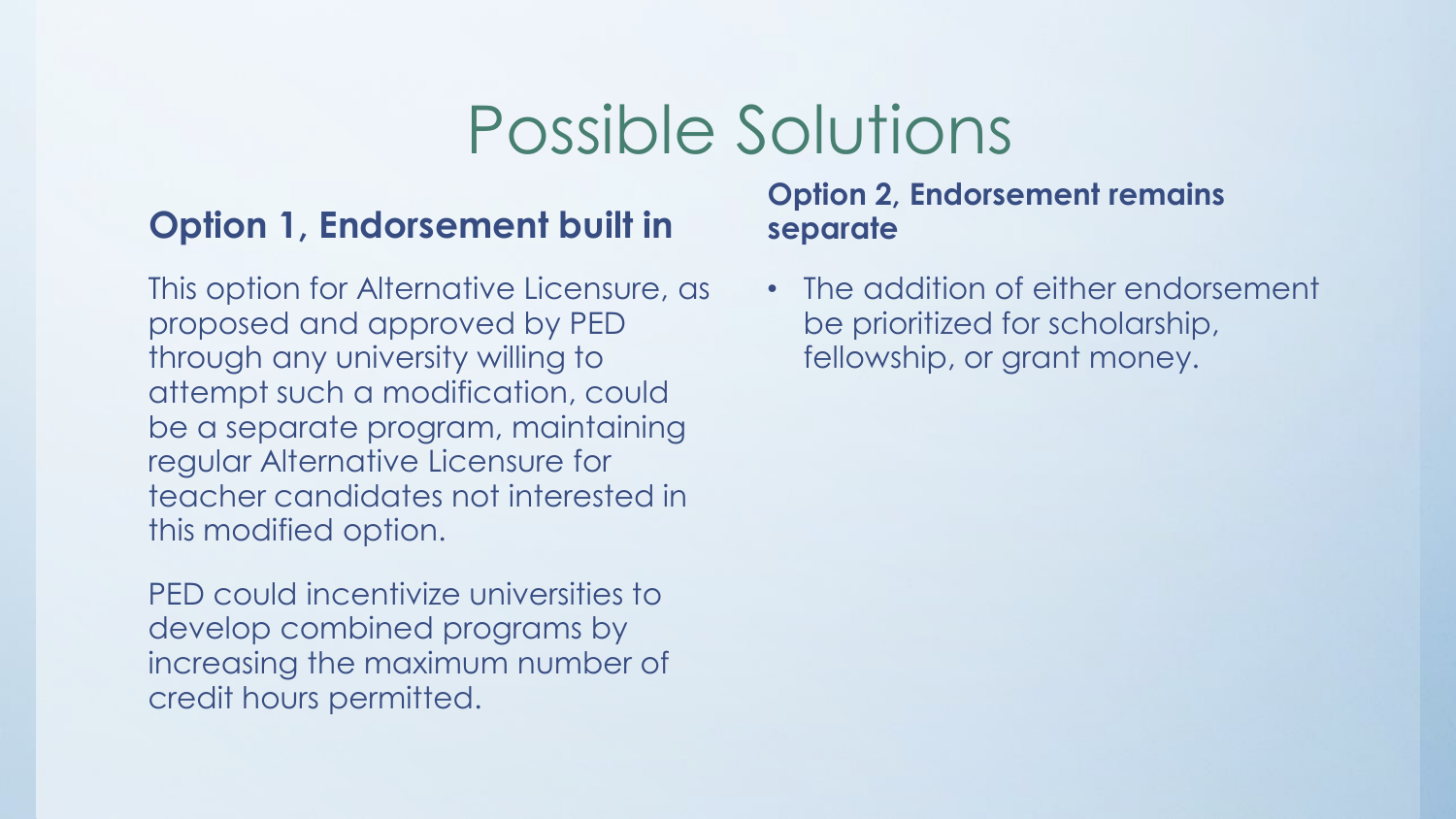### Recommendations

- 1. PED permits colleges and universities to propose combined Alternative Licensure Programs consisting of up to 27 hours, with bilingual education or TESOL built in.
- 2. Monies be appropriated for financial incentive for Alternative Licensure candidates to add TESOL or Bilingual Education endorsement to existing program.
- 3. Teachers need to feel valued for their work with bilingual students and English Learners in our public schools. Such appreciation could be shown through an evaluation system that awards points to teachers who work in such programs and who prove to be effective.